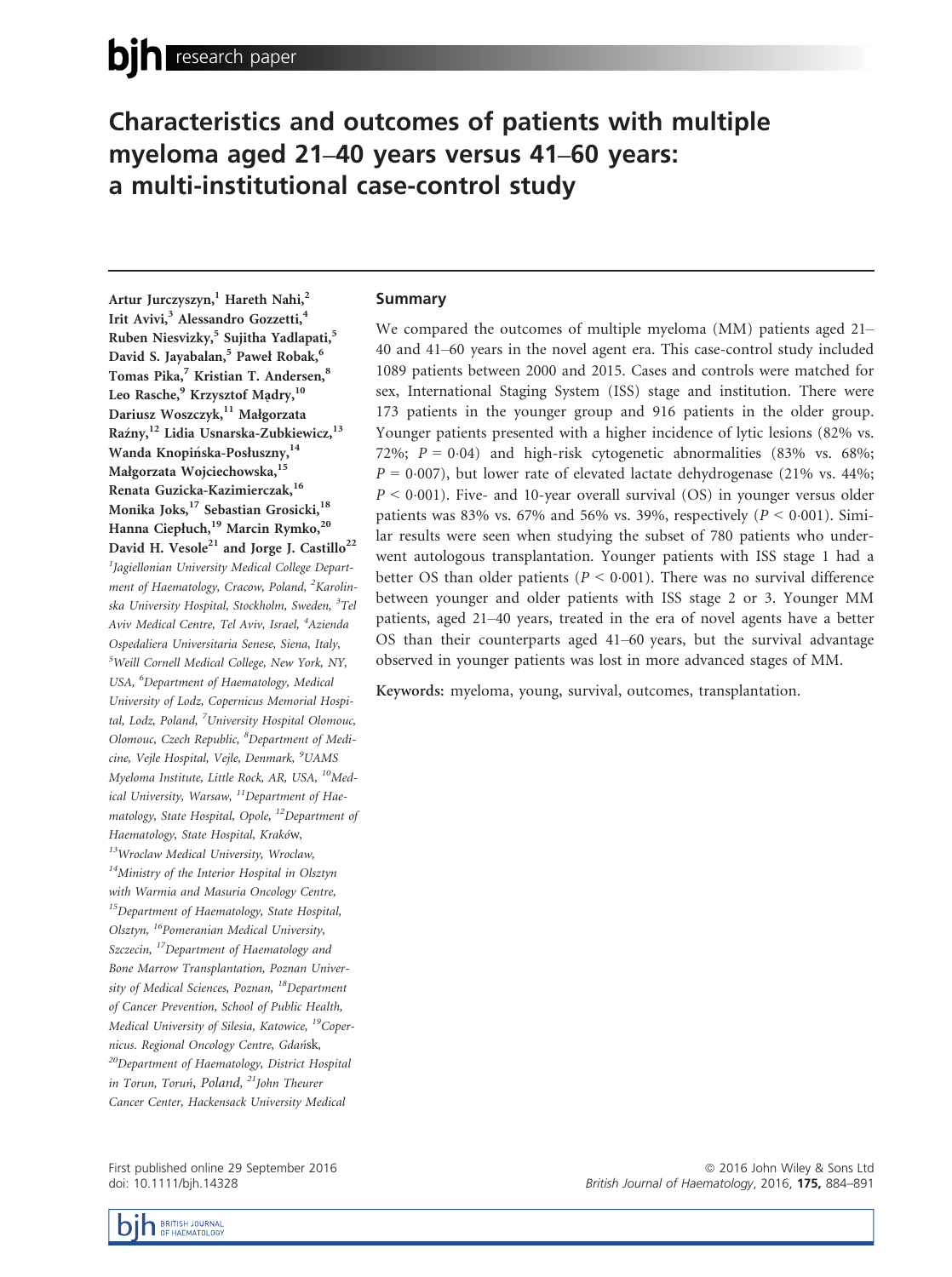Center, Hackensack, NJ, and 22Dana-Farber Cancer Institute, Harvard Medical School, Boston, MA, USA

Received 3 May 2016; accepted for publication 20 July 2016 Correspondence: Artur Jurczyszyn, Jagiellonian University Medical College Department of Haematology, 17 Kopernika Str., 31-501 Krakow, Poland. E-mail: mmjurczy@cyf-kr.edu.pl

Multiple myeloma (MM) is characterized by the neoplastic proliferation of plasma cells, particularly affecting the elderly, with a median age of 70 years (Kyle et al, 2003). MM comprises 1% of all neoplasms and over 10% of haematological malignancies. The incidence of MM has increased over the past few decades directly proportional to the aging of the population worldwide and increased awareness. Recent improvements in survival are most likely due to the emergence of new therapeutic options (Kumar et al, 2014).

Given that individuals under 40 years of age rarely suffer from myeloma (up to 2% of all cases), limited studies are focused on the incidence, outcomes and prognosis of young MM patients, with most of the available data arising from case reports or small series (Hewell & Alexanian, 1976; Lazarus et al, 1980; Blade et al, 1996; Cheema et al, 2009). In general, treatment outcomes in younger patients are better than those observed in older patients groups. These differences may be explained by less comorbidity in the younger patients, and the incorporation of autologous stem cell transplantation (ASCT) in younger patients. In the era of novel agents, intensive therapy shows a clear survival advantage, particularly in patients under 60 years of age (Lenhoff et al, 2006).

In our study, we identified 173 patients who were 40 years or younger at the time of MM diagnosis, and compared their characteristics and outcomes with matched older patients aged 41–60 years treated in the era of novel agents.

# Materials and methods

### Case selection

Between January 2000 and December 2015, 1089 previously untreated patients aged 21–60 years with a pathological diagnosis of MM were identified from the medical records at the participating institutions. Pathological reports were reviewed by expert haematopathologists at the participating institutions and reclassified, if necessary, according to the 2008 World Health Organization (WHO) Classification of Tumours of the Haematopoietic and Lymphoid Tissues (Campo et al, 2011). The study protocol was reviewed and approved by the Institutional Review Board of each participating institution.

#### Data analysis

Clinical data were gathered from the medical records of patients fulfilling the inclusion criteria. Clinical parameters were categorized and included age (21–40 years vs. 41–60 years), sex (male vs. female), heavy chain (IgG vs. non-IgG myeloma) and light chain (kappa vs. lambda), haemoglobin (≥100 g/l vs. <100 g/l), calcium (elevated vs. normal) and lactate dehydrogenase (LDH) serum levels (elevated vs. normal), estimated glomerular filtration rate (GFR; >60 ml/min vs. ≤60 ml/min), presence vs. absence of lytic bone lesions (as assessed by skeletal surveys or magnetic resonance imaging), International Scoring System (ISS, 1, 2 and 3), cytogenetic abnormalities (high-risk vs. other) and overall survival (OS).

Overall survival was defined as the time in months from diagnosis to last follow-up or death. Non-IgG myeloma included IgA, IgD, light chain only and non-secretory myeloma. High-risk cytogenetic abnormalities included del(17p) and t(4;14) (Rajkumar, 2016). Patients were divided according to their response to first line therapy into complete response (CR), very good partial response (VGPR), partial response (PR), and no response (NR) (Durie et al, 2006). For this analysis, CR includes stringent and near CR, and NR includes stable and progressive disease.

The distribution of missing data appeared random, and was as follows (young vs. older group): haemoglobin (5% vs. 6%), calcium level (8% vs. 28%), LDH (46 vs. 86%), GFR (8% in both groups), presence of bone lytic lesions (22% vs. 84%), ISS stage (14% vs. 21%) and cytogenetic abnormalities (53% vs. 80%). All other data were complete.

#### Statistical analysis

The Chi-square and the rank-sum tests were used to compare categorical and continuous variables, respectively. OS was defined as the time in months between date of diagnosis and the date of last follow-up or death. For the survival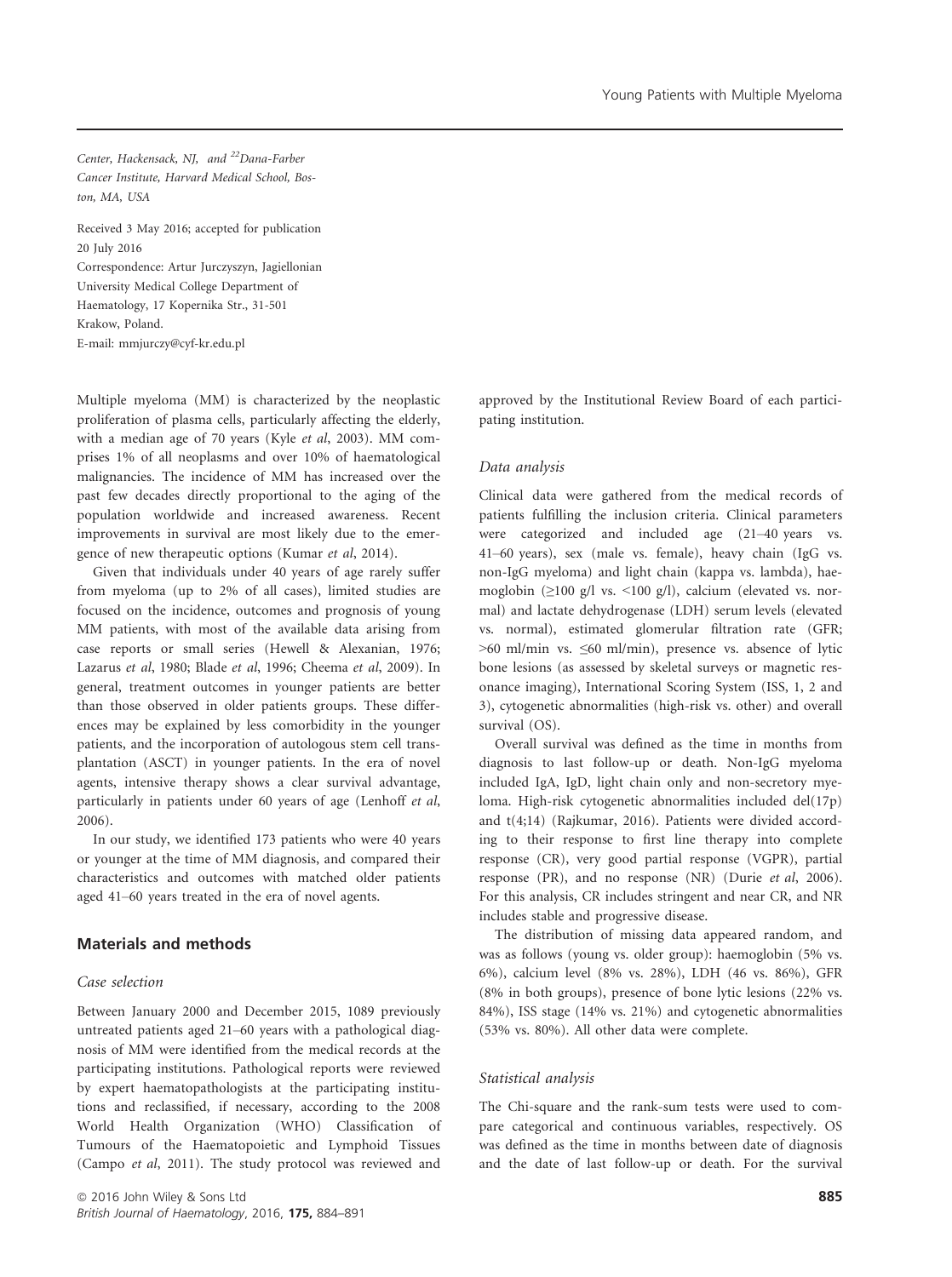analysis, the Kaplan-Meier method was used to generate survival curves, which were then compared using the log-rank test. The Cox proportional-hazard regression method was used to fit univariate and multivariate survival models, the results of which are reported as hazard ratio (HR) with 95% confidence intervals (CIs). Due to the high rates of missing data, LDH and cytogenetic abnormalities were not included in the survival analyses. Variables with significant P-values in the univariate analysis were then included in the multivariate analysis. All reported P-values are two-sided, and were considered significant if less than 0.05. Calculations and graphics were obtained using the statistical software STATA version 131 (College Station, Texas, USA).

### Results

A total of 1089 patients with a histologically confirmed diagnosis of MM were included in this analysis, of which 173 patients (16%) were 21–40 years of age (younger group), and 916 (84%) aged 41–60 years (older group). The median age in the younger group was 37 vs. 55 years in the older group. There was a male predominance with a male:female ratio of 13:1 in the entire cohort, and 15:1 in the younger group. Younger patients presented with a higher proportion of lytic lesions (82% vs. 74%;  $P = 0.04$ ) and high-risk cytogenetic abnormalities (32% vs. 17%;  $P = 0.007$ ), but lower elevated LDH (21% vs. 44%;  $P < 0.001$ ). There were no significant differences in gender, heavy chain or light chain restriction, haemoglobin levels, estimated GFR, calcium levels or ISS stage. Selected patient characteristics are shown in Table I.

Of the 780 patients (72%) who underwent ASCT, 83 patients (11%) were 21–40 years old and 697 (89%) were aged older than 40 years. Similar to the entire cohort, the analysis of clinical characteristics in patients who received ASCT showed that younger patients had higher rates of lytic lesions at diagnosis (85% vs. 75%;  $P = 0.04$ ). Otherwise, there were no differences in the characteristics between groups.

All patients were treated with novel agents. The younger group had CR, VGPR, PR and NR rates of 32%, 23%, 24% and 21%, respectively, while these were 29%, 28%, 26% and 17%, respectively, in the older group ( $P = 0.51$ ). The overall response rate (ORR: CR/VGPR/PR) was similar in younger and older patients (79 vs. 83%). In the ASCT-only sub-analysis, the CR, VGPR, PR and NR rates in the younger group were 33%, 23%, 27% and 18%, while those in the older group were 34%, 30%, 25% and 12%, respectively  $(P = 0.19)$ . The ORR for the younger and older group was 82% and 88%, respectively.

The median follow-up time was 51 months, and the median OS for the entire group was 95 months (79 years), with 5- and 10-year OS rates of 70% (95% CI 67–73%) and 42% (95% CI 37–47%), respectively (Fig 1A). The difference in 5 and 10-year OS between younger and older group was 83%

Table I. Patient characteristics ( $n = 1089$ ).

|                                      | MM patients                    |                              |         |
|--------------------------------------|--------------------------------|------------------------------|---------|
|                                      | $21 - 40$ years<br>$(n = 173)$ | $41-60$ years<br>$(n = 916)$ | P-value |
| Median age, years                    | $37(21-40)$                    | 55 $(41-60)$                 | < 0.001 |
| Sex                                  |                                |                              |         |
| Female                               | 69 (40%)                       | 406 (44%)                    | 0.33    |
| Male                                 | 104 (60%)                      | 510 (56%)                    |         |
| Heavy chain                          |                                |                              |         |
| IgG                                  | 107 (69%)                      | 375 (59%)                    | 0.10    |
| IgA                                  | 26 (17%)                       | 127 (20%)                    |         |
| IgD                                  | $1(0.6\%)$                     | 16(3%)                       |         |
| None                                 | 22 (14%)                       | 114 (18%)                    |         |
| Light chain restriction              |                                |                              |         |
| Kappa                                | 110(69%)                       | 339 (67%)                    | 0.70    |
| Lambda                               | 50 (31%)                       | 166 (33%)                    |         |
| Haemoglobin                          |                                |                              |         |
| $\geq$ 100 g/l                       | 120 (69%)                      | 678 (73%)                    | 0.29    |
| $< 100$ g/l                          | 53 (31%)                       | 247 (27%)                    |         |
| <b>Estimated GFR</b>                 |                                |                              |         |
| $>60$ ml/min/1.73 m <sup>2</sup>     | 120 (75%)                      | 590 (69%)                    | 0.13    |
| $\leq 60$ ml/min/1.73 m <sup>2</sup> | 40 (25%)                       | 265 (31%)                    |         |
| Calcium                              |                                |                              |         |
| Normal                               | 134 (84%)                      | 582 (87%)                    | 0.26    |
| Elevated                             | 26 (16%)                       | 86 (13%)                     |         |
| <b>LDH</b>                           |                                |                              |         |
| Normal                               | 75 (79%)                       | 76 (56%)                     | < 0.001 |
| Elevated                             | 20 (21%)                       | 59 (44%)                     |         |
| Lytic lesions                        |                                |                              |         |
| Absent                               | 31 (18%)                       | 224 (26%)                    | 0.04    |
| Present                              | 139 (82%)                      | 644 (74%)                    |         |
| International Staging System         |                                |                              |         |
| ISS 1                                | 71 (47%)                       | 303 (42%)                    | 0.40    |
| ISS <sub>2</sub>                     | 50 (33%)                       | 280 (38%)                    |         |
| ISS <sub>3</sub>                     | 30 (20%)                       | 146 (20%)                    |         |
| Cytogenetic abnormalities            |                                |                              |         |
| High risk*                           | 26 (32%)                       | 31 (17%)                     | 0.007   |
| Other abnormalities                  | 55 (68%)                       | 150 (83%)                    |         |

GFR, glomerular filtration rate; ISS, International Scoring system; LDH, Lactate dehydrogenase; MM, multiple myeloma. \*del(17p) and  $t(4;14)$ .

vs. 67% and 56% vs. 39%, respectively ( $P < 0.001$ ; Fig 1B). In the univariate analysis, younger age and IgG-restricted myeloma were associated with longer survival (median OS: not reached vs. 91 months, and 104 vs. 88 months, respectively), whereas haemoglobin <100 g/l (80 vs. 104 months), estimated GFR ≤60 ml/min (78 vs. 102 months), and high ISS stage (184 months for ISS 1 vs. 87 months for ISS 2 vs. 75 months for ISS 3) were associated with worse OS. Univariate and multivariate models are shown in Table II. In patients who underwent ASCT, the median OS was 107 months (87 years) with 5- and 10-year OS rates of 73% and 45%, respectively (Fig 1C). For the younger group, the median OS was not reached versus 101 months in the older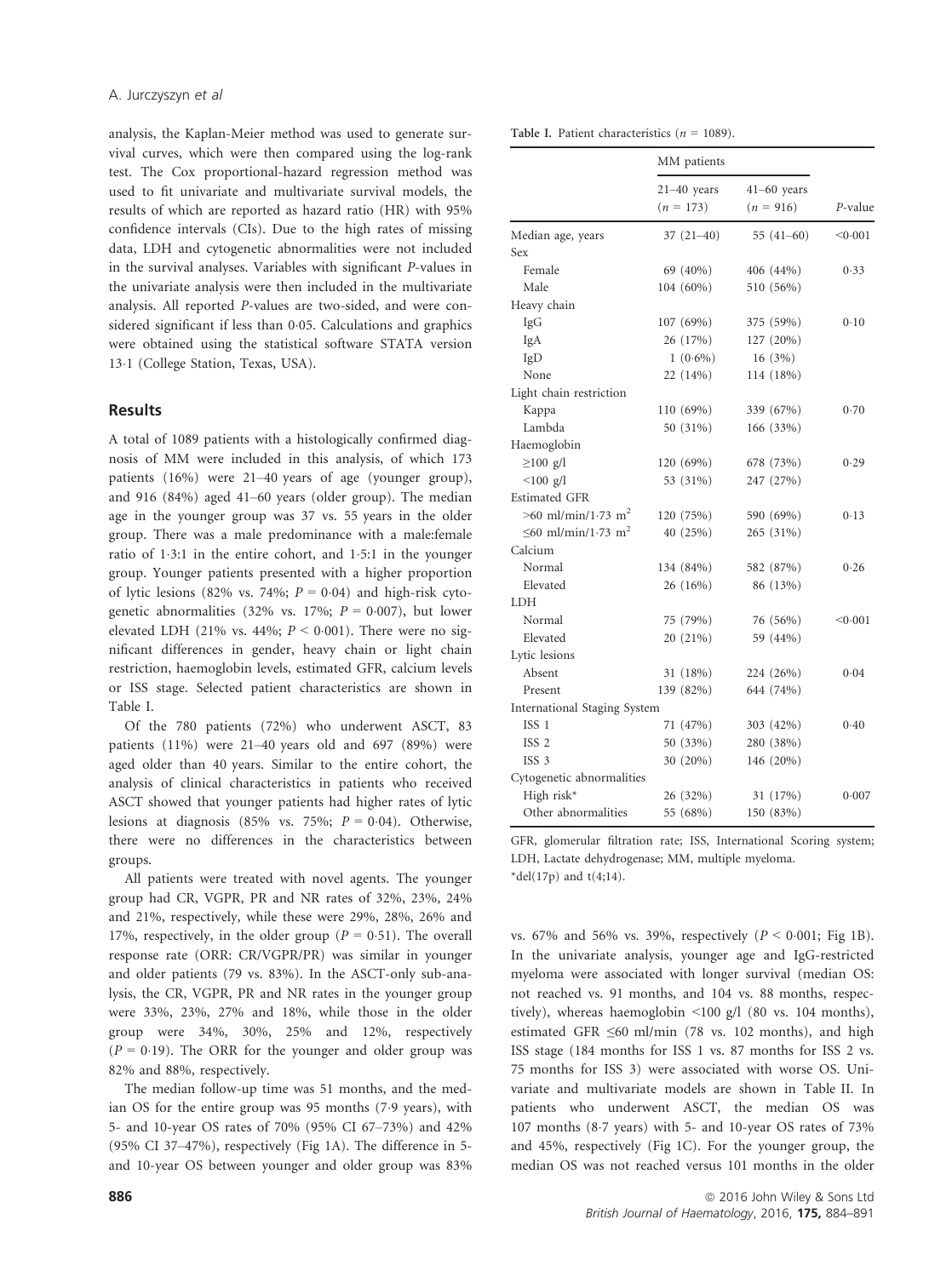

Fig 1. Overall survival estimates in 1089 myeloma patients, (A) entire cohort and (B) by age group, and in 780 myeloma patients who underwent autologous stem cell transplantation, (C) entire cohort and (D) by age group. [Colour figure can be viewed at [wileyonlinelibrary.com\]](wileyonlinelibrary.com).

Table II. Univariate and multivariate survival prognostic models.

|                             | Univariate analysis  |            | Multivariate analysis* |            |
|-----------------------------|----------------------|------------|------------------------|------------|
| Variable                    | HR (95% CI)          | $P$ -value | HR (95% CI)            | $P$ -value |
| Age $\leq 40$ vs. >40 years | $0.53(0.38 - 0.76)$  | < 0.001    | $0.63(0.42 - 0.94)$    | 0.02       |
| Male vs. female             | $1.18(0.95-1.48)$    | 0.14       |                        |            |
| $IgG$ vs. non- $IgG$        | $0.64(0.49-0.83)$    | 0.001      | $0.74(0.54-1.02)$      | 0.07       |
| Kappa vs. lambda            | $1.22(0.92 - 1.62)$  | 0.16       |                        |            |
| Haemoglobin <100 g/l        | $1.72(1.37-2.16)$    | < 0.001    | $1.22(0.84-1.76)$      | 0.29       |
| Estimated GFR <60 ml/min    | $1.64$ $(1.30-2.06)$ | < 0.001    | $0.95(0.65-1.39)$      | 0.79       |
| Elevated calcium            | $1.31(0.95-1.80)$    | 0.10       |                        |            |
| Presence of lytic lesions   | $1.18(0.90-1.55)$    | 0.22       |                        |            |
| ISS score 2 vs. ISS score 1 | $1.87(1.37-2.54)$    | < 0.001    | $1.54(1.04-2.28)$      | 0.03       |
| ISS score 3 vs. ISS score 1 | $2.74(1.95-3.85)$    | < 0.001    | $2.40(1.47-3.89)$      | < 0.001    |

HR, hazard ratio; CI, confidence interval; GFR, glomerular filtration rate; ISS, International Scoring System.

\*Multivariate analysis did not include cytogenetics or LDH levels due to small sample size in these categories.

group. In the younger group, the 5- and 10-year OS rates were 84% and 62%, compared with 71% and 42% in the older group, respectively ( $P = 0.01$ ; Fig 1D).

We then fitted univariate and multivariate survival models into the younger cohort only, looking for specific factors affecting OS in young patients; the results are shown in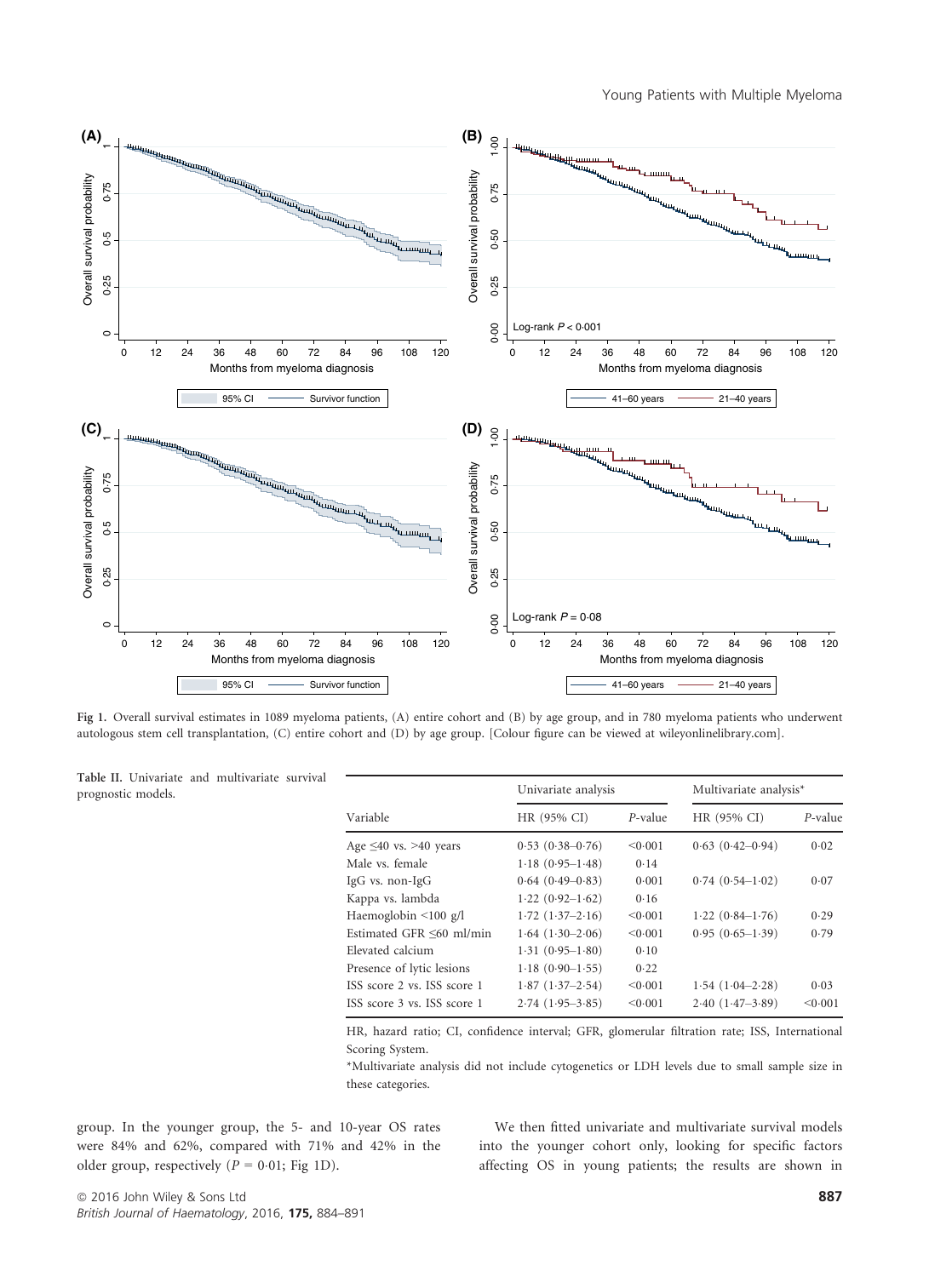Table III. In the univariate analysis, IgG myeloma was associated with better survival (not reached vs. 96 months in non-IgG myeloma), while haemoglobin <100 g/l (91 vs. 115 months), estimated GFR ≤60 ml/min (96 months vs. not reached), elevated calcium (96 months vs. not reached) and higher ISS stage (91 months for ISS 3 vs. not reached for ISS 1 and 2), were associated with worse OS. In the multivariate survival analysis, higher ISS stage was independently associated with worse OS. When evaluating ASCT patients, only the ISS was associated with OS (102 months for ISS 3 vs. not reached for ISS 1 and 2).

The OS in older patients presenting with ISS 1 was worse than in their younger counterparts (127 months vs. not reached, Fig 2A). There was a trend towards worse OS in ISS 2 for older patients compared with young patients (79 months vs. not reached, Fig 2B), but not for patients presenting with ISS 3 (72 vs. 84 months; Fig 2C). In ASCT patients, older patients had worse OS in ISS 1 (134 months vs. not reached; Fig 2D) and ISS 2 (89 months vs. not reached; Fig 2E), but there were no differences in ISS 3 (83 vs. 102 months; Fig 2F).

Response to first line therapy was associated with better OS. Using CR as comparator (HR 1.0), patients with VGPR, PR and NR had a HR of 1.86 (95% CI 0.98–3.52;  $P = 0.06$ ), 2.29 (95% CI 1.20–4.40;  $P = 0.01$ ) and 3.49 (95% CI 1.79– 6.82;  $P < 0.001$ ) for all-cause mortality, respectively. In the ASCT group, patients who did not achieve a CR had a worse outcome; VGPR, PR and NR were associated with a HR of 1.89 (95% CI 1.33-2.70;  $P < 0.001$ ), 1.61 (95% CI 1.11-2.31;  $P = 0.01$ ) and 1.59 (95% CI 0.93-2.69;  $P = 0.09$ ) for all-cause mortality, respectively.

## **Discussion**

Multiple myeloma is uncommon in individuals younger than 40 years (approximately 2%) (Waxman et al, 2010). Given the low incidence of MM in young people, most data on clinical presentation and outcome come from single case reports or small case series. A previous study on 72 myeloma patients younger than 40 years was published two decades ago and evaluated patients diagnosed and treated between 1956 and 1992 (Blade et al, 1996). A recent retrospective report reviewed 38 patients who were under 40 years of age at the time of MM diagnosis and had undergone upfront ASCT between 1990 and 2007 (Cheema et al, 2009). One large, recently published, multi-centre study (10 549 patients from 17 institutions), focusing on survival and years of life lost in different age cohorts, has described the presenting features and prognosis of young MM patients treated in the era of novel agents (Ludwig et al, 2010).

The present multi-institutional study was performed to investigate disease-specific and subject-related factors affecting the outcome of treatment of MM in different age groups. Among 1089 patients included in our study, 173 (16%) were 40 years or younger. There was a male predominance in the younger group, which was also found in previous studies (Blade et al, 1996). A registry-based study from Sweden, reviewing MM patients treated between 1950–1959 and 1970–1979, showed a shift towards a younger subject population, particularly males, over the three decades of observation (Turesson et al, 2010).

In our study, the rates of anaemia, kidney disease, and hypercalcaemia in young patients were similar to older patients, and comparable to those previously reported (Blade et al, 1996). Although no difference in haemoglobin levels was observed between the study groups, it should be noted that the majority of the patients (73% of the older, and 69% of the younger group) presented with haemoglobin >100 g/l. With a cut-off of hemhaemoglobin level <120 g/l applied to our study, the percentage of entire cohort, as well as younger and older patients, was around 60%. This similar finding was observed in a previous study, in which 60% of patients also had haemoglobin level <120 g/l (Blade et al, 1996). With regard to bone lytic lesions, a similar study published two decades ago reported a lesion rate of 68% (Blade et al, 1996), which is lower than the one observed in our study.

| Variable                   | Univariate analysis |            | Multivariate analysis |            |
|----------------------------|---------------------|------------|-----------------------|------------|
|                            | HR (95% CI)         | $P$ -value | HR (95% CI)           | $P$ -value |
| Age                        | $0.97(0.88-1.06)$   | 0.45       |                       |            |
| Male vs. female            | $1.12(0.58-2.17)$   | 0.74       |                       |            |
| $IgG$ vs. non- $IgG$       | $0.46(0.24 - 0.90)$ | 0.02       | $0.96(0.25 - 3.73)$   | 0.95       |
| Kappa vs. lambda           | $0.96(0.84-1.12)$   | 0.67       |                       |            |
| Haemoglobin $\leq 100$ g/l | $3.75(1.90 - 7.40)$ | < 0.001    | $1.47(0.39 - 5.53)$   | 0.57       |
| Estimated GFR <60 ml/min   | $2.05(1.04 - 4.07)$ | 0.04       | $1.84(0.43 - 7.82)$   | 0.41       |
| Elevated calcium           | $2.21(1.05-4.67)$   | 0.04       | $0.59(0.16-2.22)$     | 0.44       |
| Presence lytic lesions     | $2.34(0.82 - 6.62)$ | 0.11       |                       |            |
| ISS 2 vs. ISS 1            | $5.38(1.52 - 19.1)$ | 0.009      | $14.5(1.52 - 138.8)$  | 0.02       |
| ISS 3 vs. ISS 1            | $12.7(3.69-44.1)$   | < 0.001    | $17.5(1.63 - 188.2)$  | 0.02       |
| Poor-risk cytogenetics     | $3.85(1.61-9.22)$   | 0.003      | $5.00(1.40-17.8)$     | 0.01       |

Table III. Univariate and survival analysis of 173 multiple myeloma patients aged 21–40 years.

HR, hazard ratio; CI, confidence interval; GFR, estimated glomerular filtration rate; ISS, International Scoring System.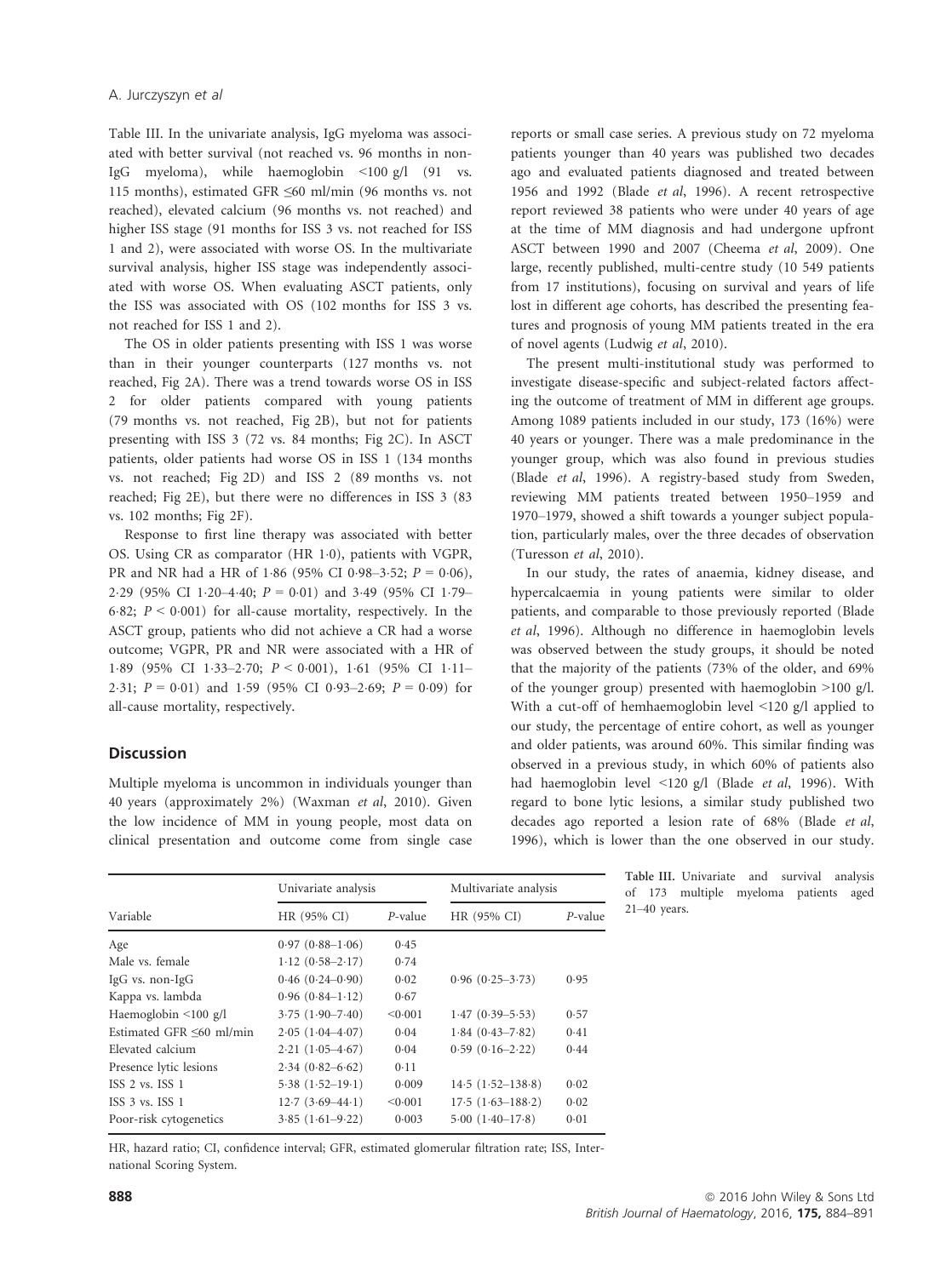

Fig 2. Overall survival estimates of younger versus older myeloma patients with (A) International Scoring System (ISS) score 1, (B) ISS 2 and (C) ISS 3, and in younger versus older myeloma patients who underwent autologous stem cell transplantation with (D) ISS1, (E) ISS 2 and (F) ISS 3. [Colour figure can be viewed at<wileyonlinelibrary.com>].

This discrepancy can be partly explained by the recent development of more sensitive diagnostic imaging tools, such as computed tomography, magnetic resonance imaging and positron emission tomography.

The prognosis in MM is affected by host factors (i.e. age, performance status, comorbidities), disease stage, disease biology and response to therapy. Although survival may have improved in recent years, MM is still considered an incurable disease (Kristinsson et al, 2007; Rajkumar, 2016). In our study, the median OS for the entire group was approximately 8 years, with 5-year OS rates of 70%, which is comparable to the results of a study on newly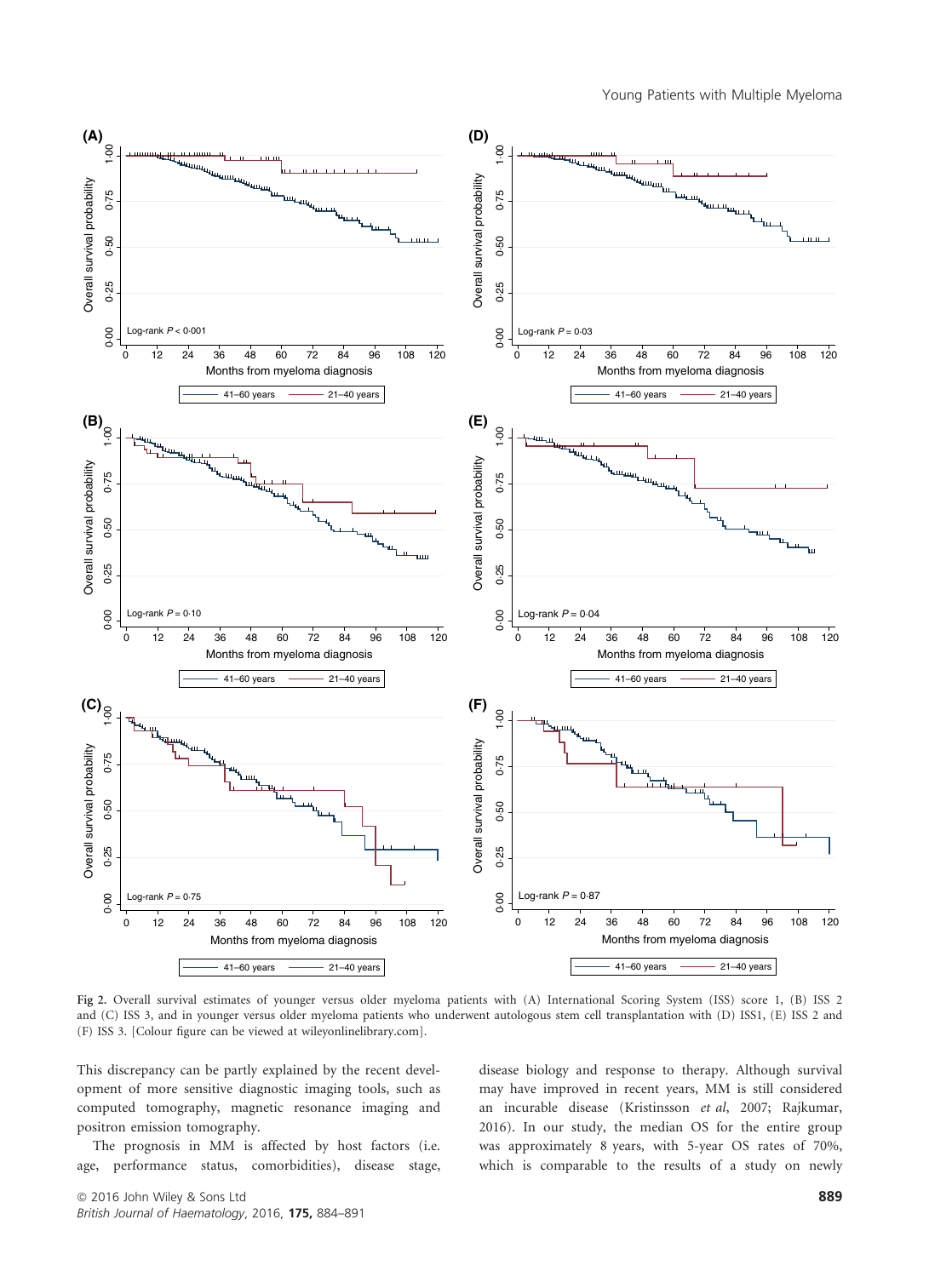diagnosed MM from 11 international trials and shows significant improvement in comparison to data published earlier (Blade et al, 1996; Rajkumar, 2016). These improvements in OS are probably the result of incorporation of novel therapies, increased use of haematopoietic stem cell transplantation, earlier and more accurate diagnosis of MM, advances in supportive care and improved risk-stratification (Rajkumar, 2016).

In previously published series of young MM patients, the median survival time was 45 years (Blade et al, 1996). This is interesting if one considers that such series included patients from 1956, when novel drugs for this disease were not available. Patients younger than 40 years with normal renal function had a median survival of 8 years (Blade et al, 1996). Although the median survival of 45 years in Mayo Clinic patients younger than 40 years is the longest reported so far in long-term studies of patients with MM that were conventionally treated, it was suboptimal (Kumar et al, 2014). In our study, the 10-year OS in young MM patients has improved remarkably. In contrast, the 10-year OS of their older (41–60 years) counterparts was 39%. The reduced survival rate observed in the older group cannot be attributed to their older age only, but is likely to reflect diseaserelated factors.

Younger patients showed better survival regardless of the response to first line treatment. Admittedly, our study did not focus directly on the analysis of the effectiveness of therapy and there is a need for further investigations to confirm the supposition that a younger MM population might be more likely to benefit from subsequent treatments, including autologous or allogeneic transplantation. This benefit could derive from a better tolerance to the conditioning regimens and, perhaps, better immunosurveillance that could allow long-lasting control of disease once a very low tumour burden is achieved.

Stratification for ISS stage revealed a very interesting observation for MM patients aged 40 years or younger: a significantly better OS than older patients with ISS stage 1, with only a trend towards significance for ISS stage 2, and no different outcome compared to the older patients with the highest ISS stage. These findings could represent the different disease biology of patients who present at advanced stage of disease. However, younger patients with ISS stage 3 survived 12 months longer on average than older patients. One of the most important findings of this paper is that the median OS in low ISS has not been reached in young patients, with a 10-year OS approaching 80%, compared with a 10-year OS of 59% and 10% for Stage 2 and Stage 3 in the older population, respectively.

To date, this is the largest study on the prognosis, outcomes and clinical characteristics of young MM patients treated with novel agents. Nevertheless, our study is not without limitations. Although our study was retrospective in nature the multi-centre modality has enabled a large cohort of young patients with MM diagnosed and treated in the modern era to be gathered. Missing data are common in retrospective studies. We have decided to report missing data for transparency purposes. Any analysis was only performed on those patients with a complete data set. Although it is most likely that all patients were treated with novel agents, specific data on lines of therapy were not collected. The treatment modalities at different institutions might not be uniform, however, given the era of accrual, we believe most patients were treated with a combination of alkylators, proteasome inhibitors and/or immunomodulatory drugs. Despite these shortcomings, we were able to perform a meaningful comparison of factors, which may have an effect on the outcome of younger patients with MM. Our results represent a "real-world" cohort of MM patients.

As the field of MM therapy advances with the advent of novel proteasome inhibitors (e.g. ixazomib), immunonomodulating drugs (e.g. pomalidomide) and monoclonal antibodies (i.e. daratumumab, elotuzumab), it is unclear what the role of these agents will be in the treatment of young patients with MM. Our study indirectly shows a survival benefit in patients undergoing ASCT regardless of age and ISS stage. However, the best approach to this question is through randomized controlled studies. The final results of the Intergroupe Francophone Du Myelome/Dana-Farber Cancer Institute 2009 trial (ClinicalTrials.Gov Identifier NCT01191060) are eagerly expected. Preliminary data from this study are encouraging in favour of a survival benefit with the use of ASCT in young patients with de novo MM (Attal et al, 2015). The best therapeutic approach in young MM patients should include induction therapy with novel agents followed by ASCT, whenever possible.

In conclusion, we have shown that patients with MM aged 21–40 years had better survival when compared to patients aged 41–60 years, independent of other clinical factors. Our study showed that MM patients aged 40 years or younger had a median OS time that has not been reached at 10 years. The survival advantage in younger patients is lost in more advanced stages of MM, where both younger and older groups have a poorer outcome. These data should be taken into account when designing new clinical trials enrolling young MM patients, as well as in prognostic discussions in the clinic.

## Author contributions

AJ, DHV and JJC designed the study and drafted the initial manuscript. All the authors provided patient data for the study, provided critical input and approved the final manuscript.